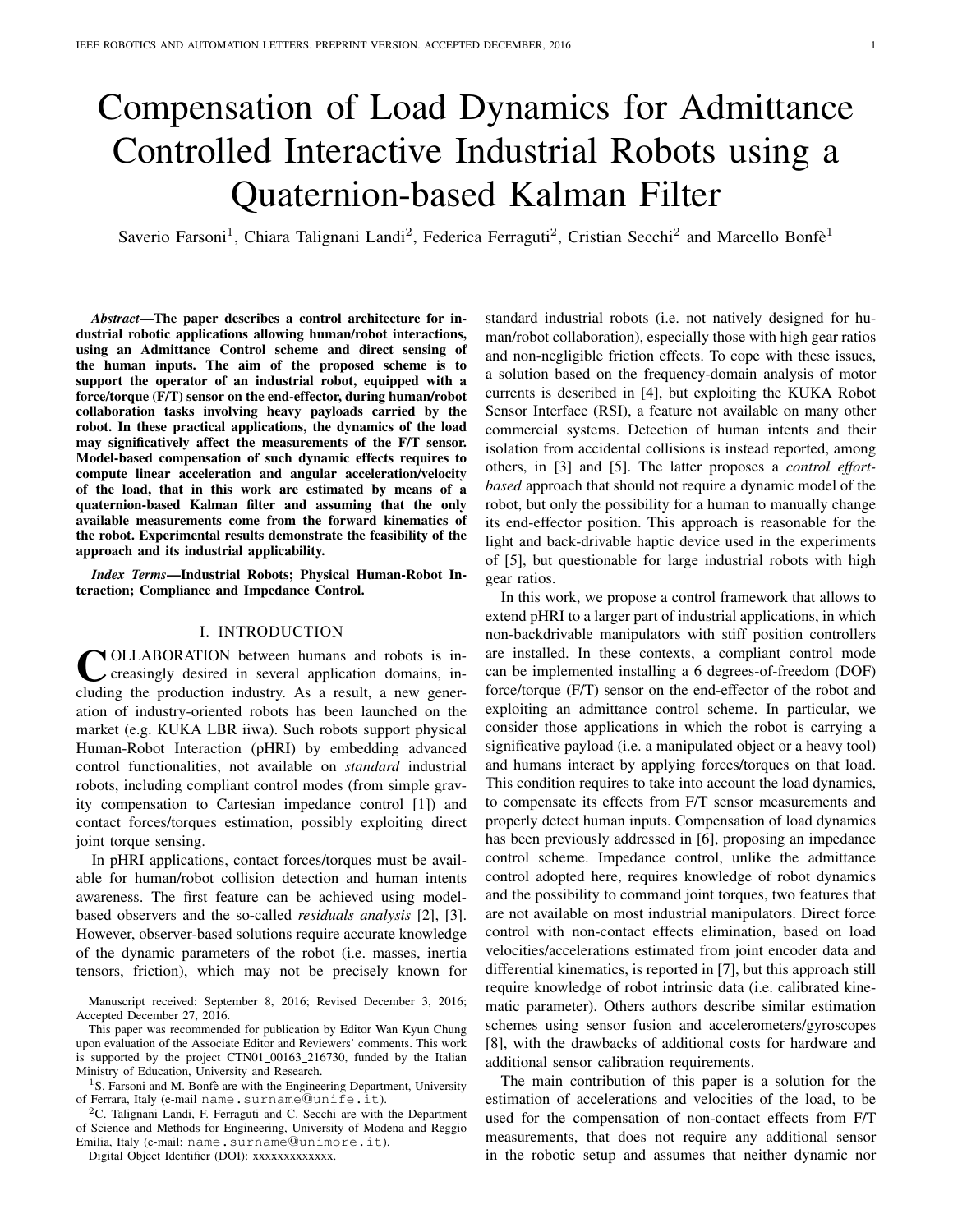kinematic parameters of the mechanical structure of the robot are known. It is only required that the low-level robot controller, whose user may not have knowledge of kinematic parameters, provides an accurate measure of the 6-DOF pose of its end-effector at a reasonable update frequency. The proposed solution relies on a novel quaternion-based Kalman filter, based on a second order differential model, that directly processes measurements of the end-effector pose.

Quaternion-based kinematic models have been largely exploited, especially in the aerospace domain [9], to implement attitude estimation Kalman filters [10]. Such filters fuse data from accelerometers/magnetometers, as an indirect measure of attitude (i.e. assuming fixed gravity vector and Earth magnetic field), data from gyroscopes as a direct measure of angular velocities and compute first order quaternion derivatives, to be integrated for attitude estimation. In our design, instead, we use the Kalman filtering approach for differentiation, up to the second order, of a known position and orientation of the robot end-effector. Similar approaches have been applied in human body tracking [11], [12], but still without considering second order derivatives. Even in [13], that describes quaternion-based Kalman filters embedding also the estimation of environmental F/T acting on a robotic tool, angular accelerations are not included in the estimated state, with the result that F/T estimation errors are larger than those presented in this paper. In next sections, we will define more precisely the statement of the problem that we aim to address and the proposed overall control scheme.

# II. INTERACTION CONTROL SCHEME

Robotic applications requiring to regulate the interaction of the robot with its environment, but also to cope with both free motions and *in contact* phases, are suitable for the implementation of either impedance or admittance control schemes [1]. The latter is more adequate when the robot has a stiff and non-backdrivable mechanical structure or is made purposefully stiff by an inner motion control loop, which is the common case in industrial robotics. In this situation, it is possible to force the robot to behave compliantly in response to a human input, according to a given mass-damper interaction model, provided that the human/robot contact force is measurable and that the interaction model is integrated to compute the motion of a compliant frame, which is set as the *reference pose* to the inner control loop.

In the following, we will denote: a 6-DOF pose as **P**, expressed by a homogenous transformation matrix embedding a translation vector  $\bf{p}$  and a rotation matrix  $\bf{R}$ ; a 6D spatial velocity vector as  $V = [\mathbf{v}, \omega]^T$ , embedding linear and angular velocities; a 6D force/torque (F/T) vector as  $\mathbf{F} = [\mathbf{f}, \boldsymbol{\tau}]^T$ . With this notation, the interaction model for admittance control is expressed by the following differential equation:

$$
\Lambda_d \dot{\mathcal{V}}_{ref} + \mathbf{D}_d \mathcal{V}_{ref} = \mathbf{F}_c \tag{1}
$$

in which  $\Lambda_d$  and  $D_d$  are 6×6 symmetric and positive definite inertia and damping matrices, properly tuned to obtain a stable and smooth behavior even in case of human-driven interactions [14]. Since the contact force/torque  $\mathbf{F}_c$  is an input, Eq. 1 is used to compute (from its discrete-time equivalent) the incremental motion to be added to the reference pose  $P_{ref}$ commanded to the low-level robot controller. The contact input is assumed to be measured from a 6-DOF F/T sensor mounted on the robot wrist flange. Moreover, we want to address case studies in which the robot is used to help humans in the manipulation of heavy objects, rigidly attached to the robot after the F/T sensor as shown in Fig. 1.



Fig. 1. Reference frames of F/T sensor and load

In this case, the load exerts a non-contact effect  $\mathbf{F}_{nc}$  on the sensor, with both static (i.e. gravity) and dynamic terms (i.e. inertial, centrifugal/Coriolis). While the former could be computed and eliminated from F/T sensor measurements with a knowledge of the load mass, center-of-mass (COM) and orientation, the load inertia tensor and an estimate of linear acceleration and angular acceleration/velocity must be available to compensate also dynamic effects. Such accelerations and velocities are estimated by means of a quaternion-based Kalman filter, which is described in the next section, whose only input is a measure of the 6-DOF pose of the robot endeffector (whose orientation is properly transformed into a unit quaternion). First and second order derivatives of the F/T sensor pose  $P_s$ , generated by the Kalman filter, are used by a model-based load compensation module, processing sensor measurements to extract  $\mathbf{F}_c$ . The overall control scheme is therefore described by the block diagram of Fig. 2. Finally, as is common when admittance control is used, we assume that a low-level position control loop provides accurate tracking of the reference pose, so that  ${\bf P}_{ref} \approx {\bf P}_s$ .



Fig. 2. Block diagram of the proposed interaction control scheme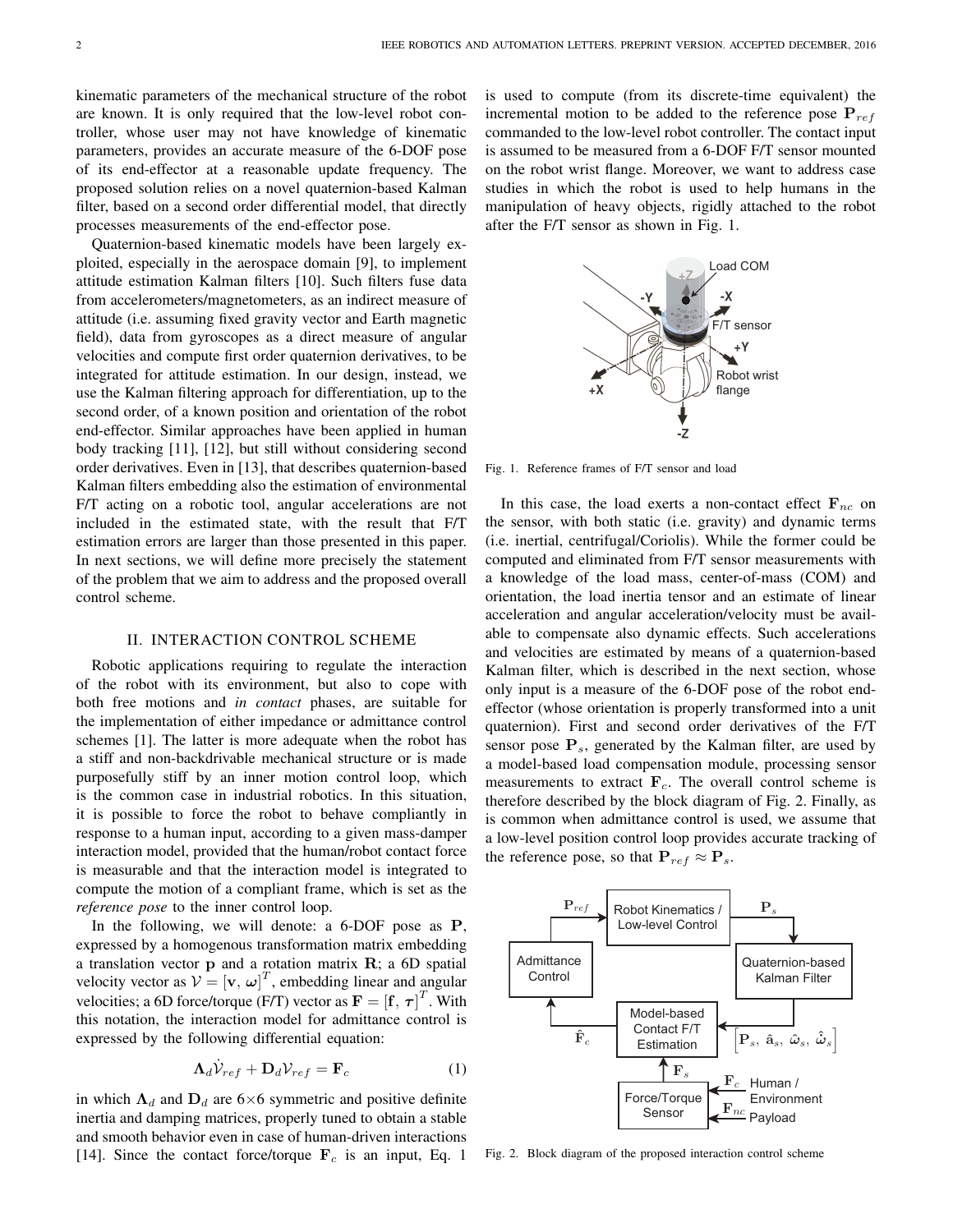Remark 1 *The proposed control scheme allows the so-called* walk-through programming *or* hand guidance*, implemented on industrial robots by other authors [15] and by companies like FANUC (i.e. by adding the Hand Guidance option to its collaborative robot CR-35iA) or ABB (i.e. by means of its FC Programming Handle add-on). However, these examples require the user to interact with the robot by means of specific handles embedding a F/T sensor, but the latter is not sensitive to the robot payload. In our case, instead, the setup could also be used, when human teaching is concluded, to execute tasks requiring a controlled interaction between payload and environment (e.g. polishing, assembling, etc.).*

Remark 2 *This paper focuses on the estimation of load accelerations/velocities and the compensation of related effects on F/T measurements, without addressing human safety issues as prescribed by relevant industrial standards (e.g. ISO 10218 [16] and the newer ISO/TS 15066 [17]). While some safety-related aspects can already be addressed in the proposed setup, namely velocity limitation by using the method described in [15], the absence of dangerous collisions between the human and any other link of the robot cannot be guaranteed by only measuring contact F/T on the robot tip. However, even though achieving full compliance to such regulations for* standard *(i.e. large and non-backdrivable) industrial robots is an issue, we also believe that it could be solved in a near future by using 3D or RGB-D cameras [18], [19], or tactile sensing* skins *[20].*

# III. QUATERNION-BASED KALMAN FILTER

# *A. Quaternions*

Several methods can be used to represent the orientation of a rigid body relative to a fixed frame [21]. Among these, quaternions offer a noteworthy solution avoiding the singularity problem of Euler angles and reducing, at the same time, the redundant number of parameters included in a full rotation matrix R. A *unit* quaternion q is a four-dimensional vector (with unitary 2-norm) consisting of two parts: a scalar  $q_w$ and an inner vector  $\mathbf{q}_v = [q_x, q_y, q_z]^T$ . Unit quaternions are strictly related to the axis-angle representation, in which two subcomponents denote respectively the angle  $\theta$  and the axis versor u around which the orientation of the rigid body is defined:

$$
\mathbf{q} = \begin{bmatrix} q_w \\ \mathbf{q}_v \end{bmatrix} = \begin{bmatrix} \cos(\frac{\theta}{2}) \\ \mathbf{u}\sin(\frac{\theta}{2}) \end{bmatrix}
$$
 (2)

A set of useful operations applied to quaternions can be defined, and they are briefly recalled in the following. More details about quaternion properties can be found in [9].

The algebraic sums of quaternions, as well as the multiplications of a scalar for a quaternion, do not differ from the standard vector operations, whilst the product of two quaternions q, r is defined by the non-commutative operator ⊗ in terms of cross and dot products among their components:

$$
\mathbf{q} \otimes \mathbf{r} = \begin{bmatrix} q_w r_w - \mathbf{q}_v \cdot \mathbf{r}_v \\ \mathbf{q}_v \times \mathbf{r}_v + q_w \mathbf{r}_v + r_w \mathbf{q}_v \end{bmatrix}
$$
(3)

Furthermore, considering that the quaternion can be seen as a hyper-complex number, the exponential of a quaternion is an extension of the Euler expression for the exponential of an imaginary number  $e^{j\theta} = \cos(\theta) + j\sin(\theta)$ :

$$
e^{\mathbf{q}} = \begin{cases} e^{q_w} \begin{bmatrix} \cos(\|\mathbf{q}_v\|) \\ \frac{\mathbf{q}_v}{\|\mathbf{q}_v\|} \sin(\|\mathbf{q}_v\|) \end{bmatrix} & \text{if } \|\mathbf{q}_v\| \neq 0 \\ [1, \mathbf{0}]^T & \text{otherwise} \end{cases} \tag{4}
$$

where  $\|\cdot\|$  is the 2-norm operator. To avoid numerical issues, practical software implementations of the previous formula should consider as zero values of  $\|\mathbf{q}_v\| < \varepsilon$ , for a properly chosen  $\varepsilon$ . The exponential of a quaternion can also be expressed as an absolutely convergent series. In case of quaternions characterized by a scalar part equal to zero (*pure* quaternions), this formulation reduces to:

$$
e^{\mathbf{q}} = \sum_{k=0}^{\infty} \frac{\mathbf{q}^k}{k!}
$$
 (5)

with  $\mathbf{q} = [0, q_x, q_y, q_z]^T$  and the power operator understood as successive quaternion products. Another remarkable property of the exponential expression is its relationship with the axisangle meaning of a quaternion, defined in Eq. 2. Indeed, any quaternion q, featuring a rotation around the versor u by an angle  $\theta$ , corresponds to the exponential form of:

$$
\mathbf{q} = e^{\frac{\theta \mathbf{u}}{2}} \tag{6}
$$

# *B. Quaternion Kinematics*

The time variation of the orientation is associated to the time derivative of the unit quaternion describing the orientation of the rigid body. Furthermore, the evolution of that quaternion in time is related to the body angular rate, through the equations:

$$
\dot{\mathbf{q}} = \frac{1}{2}\mathbf{q} \otimes \boldsymbol{\omega}_{bf} = \frac{1}{2}\boldsymbol{\omega}_{wf} \otimes \mathbf{q}
$$
 (7)

where the body angular rates  $\omega_{bf}$  and  $\omega_{wf}$  are seen respectively from the body-fixed frame and from the world-fixed frame, and they are considered as pure quaternions  $\omega$  =  $[0, \omega_x, \omega_y, \omega_z]^T$ . It is worth noting that the pure quaternion associated to the angular rate may not have unitary 2-norm.

Consequently, the second-order derivative of the quaternion can be formulated as:

$$
\ddot{\mathbf{q}} = \frac{1}{2} (\dot{\mathbf{q}} \otimes \boldsymbol{\omega}_{bf} + \mathbf{q} \otimes \dot{\boldsymbol{\omega}}_{bf}) = \frac{1}{2} (\dot{\boldsymbol{\omega}}_{wf} \otimes \mathbf{q} + \boldsymbol{\omega}_{wf} \otimes \dot{\mathbf{q}}) \tag{8}
$$

In the following, in order to derive a model for the Kalman filter, the time is discretized and the angular acceleration is supposed to be constant between two consecutive time steps. Both the angular variables are seen from the body-fixed frame. Then, the discrete-time integration of the quaternion has to be defined. The starting point is the Taylor series of  $q_{k+1}$  that can be written as:

$$
\mathbf{q}_{k+1} = \mathbf{q}_k + \dot{\mathbf{q}}_k \Delta t + \frac{1}{2} \ddot{\mathbf{q}}_k \Delta t^2 + \frac{1}{6} \ddot{\mathbf{q}}_k \Delta t^3 + \dots \quad (9)
$$

where k is the current time step and  $\Delta t$  is the sample time.

A first approach to the computation of  $q_{k+1}$  consists in neglecting the terms of order higher than the second, as the successive powers of the sample time commonly become close to zero, and in substituting in Eq. 9 the first and second order derivative of Eq. 7 and Eq. 8. However, such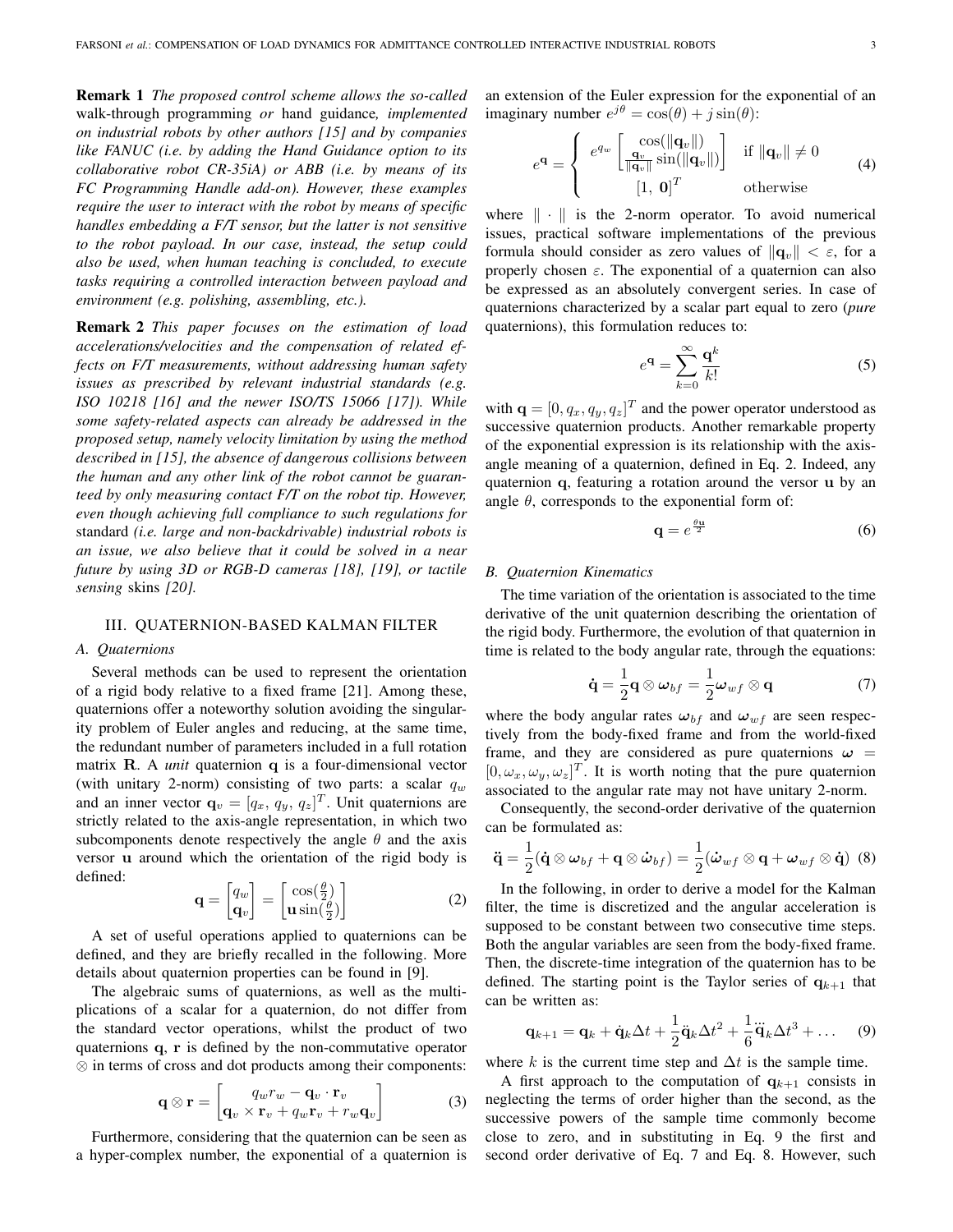integration approach does not preserve the unitary 2-norm of the quaternion, so that a consequent division by  $\|\mathbf{q}_{k+1}\|$  is required in case the integration law is used as a predictor of orientation.

A proper solution overcoming this problem exploits the exponential of quaternions, as reported in [22]. Indeed, because of the previous assumptions, the pure quaternion of the average angular rate  $\bar{\omega}$  between two consecutive time steps is given by:

$$
\bar{\boldsymbol{\omega}}_k = \boldsymbol{\omega}_k + \frac{1}{2} \dot{\boldsymbol{\omega}}_k \Delta t \tag{10}
$$

that can be used to expand the angular rate powers:

$$
\boldsymbol{\omega}_k = \bar{\boldsymbol{\omega}}_k - \frac{1}{2}\dot{\boldsymbol{\omega}}_k \Delta t \n\boldsymbol{\omega}_k^2 = \bar{\boldsymbol{\omega}}_k^2 - \frac{1}{2}\Delta t \bar{\boldsymbol{\omega}}_k \otimes \dot{\boldsymbol{\omega}}_k - \frac{1}{2}\Delta t \dot{\boldsymbol{\omega}}_k \otimes \bar{\boldsymbol{\omega}}_k + \frac{1}{4}\Delta t^2 \dot{\boldsymbol{\omega}}_k^2 \qquad (11) \n\boldsymbol{\omega}_k^3 = \bar{\boldsymbol{\omega}}_k^3 + \dots
$$

Then, substituting the  $\omega_k$  powers into the quaternion derivatives, and the quaternion derivatives into the discretetime quaternion integration of Eq. 9, the following expression is derived:

$$
\mathbf{q}_{k+1} = \mathbf{q}_k \otimes \left(1 + \frac{1}{2}\Delta t \bar{\boldsymbol{\omega}}_k + \frac{1}{2}\left(\frac{1}{2}\Delta t \bar{\boldsymbol{\omega}}_k\right)^2 + \dots\right) + \\ + \mathbf{q}_k \otimes \left(\dots\right)\Delta t^3 + \dots \quad (12)
$$

Finally, the first term corresponds to the Taylor series of the exponential of the pure quaternion  $\frac{1}{2}\bar{\boldsymbol{\omega}}_k\Delta t$  (see Eq. 5) and the successive terms can be neglected, obtaining:

$$
\mathbf{q}_{k+1} = \mathbf{q}_k \otimes e^{\frac{1}{2} \left( \boldsymbol{\omega}_k \Delta t + \frac{1}{2} \dot{\boldsymbol{\omega}}_k \Delta t^2 \right)}
$$
(13)

where the exponential factor represents the angular increment in the orientation of a quantity equal to  $\omega_k \Delta t + \frac{1}{2} \dot{\omega}_k \Delta t^2$ , as pointed out previously (see Eq. 6). This integration formula preserves the unitary 2-norm of the quaternion. An alternative formula, more complex but possibly more accurate for a large  $\Delta t$ , can be found in [23].

# *C. Kalman Filter Model*

Based on the assumption that the only available measurement is the output of robot forward kinematics, two Kalman filters have been designed in order to estimate both the linear and the angular variables (velocity and acceleration) of the load: the former is a classic Kalman filter that accomplishes the main task of the estimation of the linear acceleration, while the latter is an extended Kalman filter (EKF) aimed at producing an estimation of the load angular variables.

The general scheme of a Kalman filter used for differentiation assumes the following dynamic model for the state x and the measurement y:

$$
\begin{array}{rcl}\n\mathbf{x}_{k+1} & = & \mathbf{A}\mathbf{x}_k + \mathbf{w}_k \\
\mathbf{y}_k & = & \mathbf{C}\mathbf{x}_k + \mathbf{\nu}_k\n\end{array} \tag{14}
$$

where  $A$  and  $C$  are constant matrices,  $w$  is the process noise with covariance matrix  $Q$  and  $\nu$  is the measurement noise with covariance matrix  $\bf{R}$ . In differentiation applications, it is generally assumed that the process noise on the higher order derivative is the largest, while the measurement is assumed to be reliable and, therefore, its covariance is low.

The filtering loop consists of two phases: the former accomplishes the prediction of the next state vector  $\hat{\mathbf{x}}_{k+1}^-$  by means of Eq. 14 (with no noise applied) and the prediction of the error covariance matrix  $\mathbf{P}_{k+1}^-$ :

$$
\hat{\mathbf{x}}_{k+1}^- = \mathbf{A}\hat{\mathbf{x}}_k \tag{15}
$$

$$
\mathbf{P}_{k+1}^- = \mathbf{A} \, \mathbf{P}_k \mathbf{A}^T + \mathbf{Q} \tag{16}
$$

Then, the second phase performs a correction of the predicted variables based on the Kalman gain  $\mathbf{K}_k$ , computed as follows:

$$
\mathbf{K}_k = \mathbf{P}_{k+1}^- \mathbf{C}^T \left( \mathbf{C} \mathbf{P}_{k+1}^- \mathbf{C}^T + \mathbf{R} \right)^{-1} \tag{17}
$$

$$
\hat{\mathbf{x}}_{k+1} = \hat{\mathbf{x}}_{k+1}^- + \mathbf{K}_k (\mathbf{y}_{k+1} - \mathbf{C} \hat{\mathbf{x}}_{k+1}^-)
$$
(18)

$$
\mathbf{P}_{k+1} = \left(\mathbf{I} - \mathbf{K}_k \mathbf{C}\right) \mathbf{P}_{k+1}^- \tag{19}
$$

This general structure is applied to the linear filter proposed in this work, in which the state vector  $x_l$  contains the position p, the linear velocity v and the linear acceleration a:

$$
\mathbf{x}_l = \begin{bmatrix} \mathbf{p} \\ \mathbf{v} \\ \mathbf{a} \end{bmatrix} = [x, y, z, v_x, v_y, v_z, a_x, a_y, a_z]^T
$$
 (20)

In this case, the evolution law exploits the Euler integration, assuming constant acceleration during two consecutive time steps. Therefore, the prediction step is accomplished by means of the following dynamic matrix:

$$
\mathbf{A}_{l} = \begin{bmatrix} \mathbf{I}_{3\times3} & \Delta t \mathbf{I}_{3\times3} & \frac{1}{2} \Delta t^{2} \mathbf{I}_{3\times3} \\ \mathbf{0}_{3\times3} & \mathbf{I}_{3\times3} & \Delta t \mathbf{I}_{3\times3} \\ \mathbf{0}_{3\times3} & \mathbf{0}_{3\times3} & \mathbf{I}_{3\times3} \end{bmatrix} \tag{21}
$$

where  $I$  is the identity matrix and  $0$  is the matrix of zeros. The available measurements  $y_l$  for the correction step concern the load position, extracted from robot kinematics, so that:

$$
\mathbf{y}_l = \mathbf{C}_l \mathbf{x}_l = \begin{bmatrix} \mathbf{I}_{3 \times 3} & \mathbf{0}_{3 \times 6} \end{bmatrix} \mathbf{x}_l \tag{22}
$$

The EKF scheme exploited for the estimation of the angular variables differs from the general structure in terms of the state evolution part of Eq. 14, that is replaced by a nonlinear function f:

$$
\mathbf{x}_{k+1} = \mathbf{f}(\mathbf{x}_k) + \mathbf{w}_k \tag{23}
$$

Regarding the other filter equations, the matrix  $A$  is replaced by the Jacobian matrix F, with:

$$
\mathbf{F} = \left. \frac{\partial \mathbf{f}}{\partial \mathbf{x}} \right|_{\mathbf{x} = \hat{\mathbf{x}}} \tag{24}
$$

In more details, the state vector  $x_a$  of the angular filter contains the quaternion representing the orientation of the load, as well as the angular velocity and the angular acceleration in the form of pure quaternions (scalar parts are omitted):

$$
\mathbf{x}_a = \begin{bmatrix} \mathbf{q} \\ \boldsymbol{\omega} \\ \dot{\boldsymbol{\omega}} \end{bmatrix} = [q_w, q_x, q_y, q_z, \omega_x, \omega_y, \omega_z, \dot{\omega}_x, \dot{\omega}_y, \dot{\omega}_z]^T \quad (25)
$$

The prediction step of the filter replaces Eq. 15 with a nonlinear one based on f, that in this case includes the exponential integration of Eq. 13, while the angular velocity and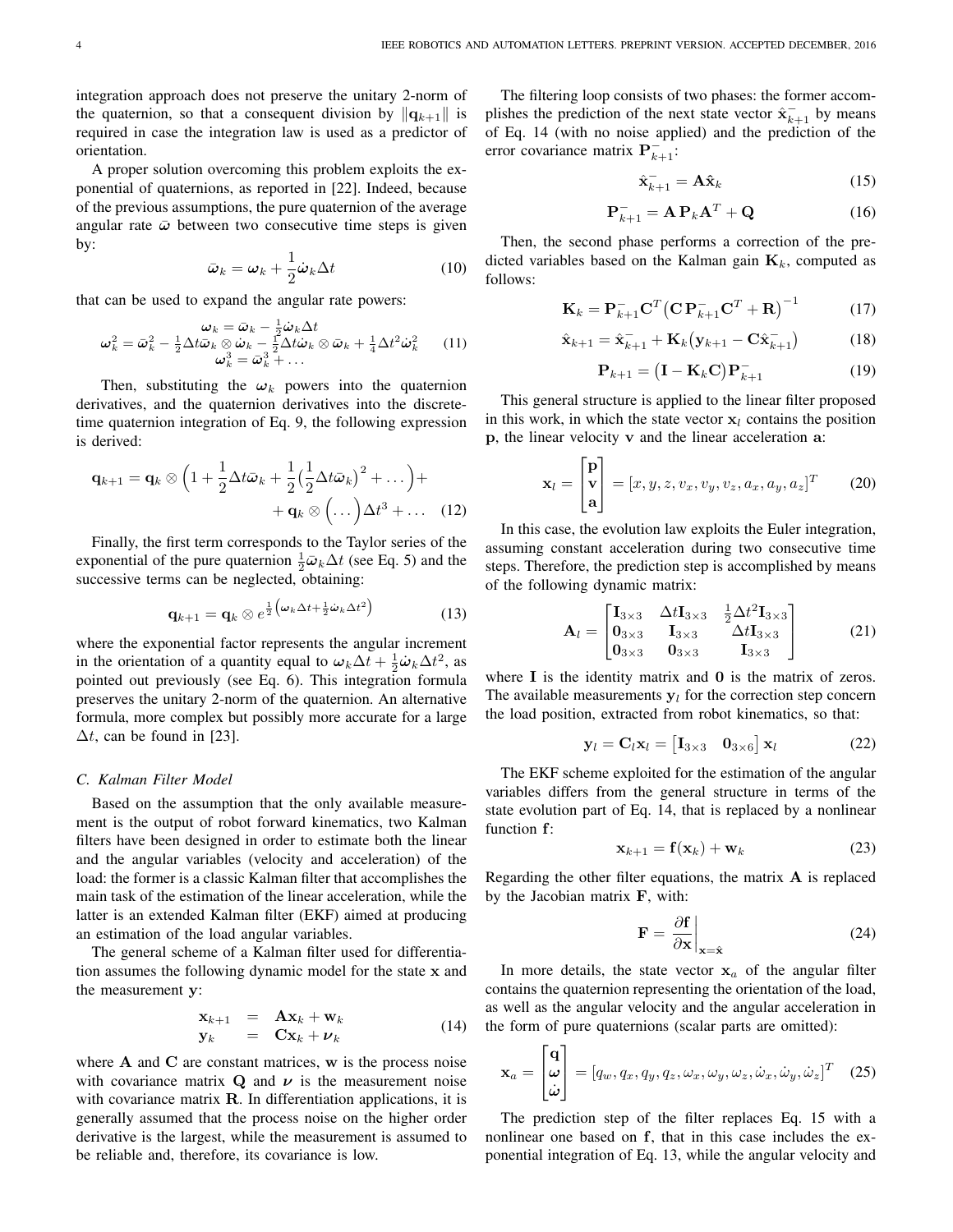the angular acceleration follow the Euler integration formula, that is linear in the state variables:

$$
\begin{bmatrix}\n\hat{\mathbf{q}}_{k+1}^{-} \\
\hat{\boldsymbol{\omega}}_{k+1}^{-}\n\end{bmatrix} = \begin{bmatrix}\n\hat{\mathbf{q}}_k \otimes e^{\frac{1}{2} (\hat{\boldsymbol{\omega}}_k \Delta t + \frac{1}{2} \hat{\boldsymbol{\omega}}_k \Delta t^2)} \\
\hat{\boldsymbol{\omega}}_k + \hat{\boldsymbol{\omega}}_k \Delta t \\
\hat{\boldsymbol{\omega}}_k\n\end{bmatrix}
$$
\n(26)

The correction step of the filter involves the acquisition of the orientation measurements from the system, expressed as unit quaternions. They are grouped into the vector  $y_a$  and related to the state by means of the matrix  $C_a$ :

$$
\mathbf{y}_a = \mathbf{C}_a \mathbf{x}_a = \begin{bmatrix} \mathbf{I}_{4 \times 4} & \mathbf{0}_{4 \times 6} \end{bmatrix} \mathbf{x}_a \tag{27}
$$

More details about the initialization of the covariance matrices  $\mathbf{Q}_l$ ,  $\mathbf{R}_l$ ,  $\mathbf{Q}_a$ , and  $\mathbf{R}_a$ , will be given in Sec. V.

# IV. LOAD COMPENSATION AND HUMAN-INPUT DETECTION

Model-based compensation of non-contact F/T contributions from the sensor measurements requires, in addition to the dynamic estimates provided by the Kalman filter described in previous section, an accurate knowledge of mass, COM and inertia tensor of the load. In this paper, whose focus is on Kalman filter design and human-robot interaction, we assume that such parameters are known in advance. Practical applications in a real industrial environment would require online calibration of the load features, as described in [24] and more recently in [25], using methods that can be straighforwardly integrated in the framework proposed here. The rest of the section describes the computational process for contact F/T estimation and introduce additional steps required for human input detection.

The raw measurement  $\mathbf{F}_s$  from an F/T sensor mounted as shown in Fig. 1 includes a sum of three terms: the noncontact one  $\mathbf{F}_{nc} = [\mathbf{f}_{nc}, \boldsymbol{\tau}_{nc}]^T$ , the contact one  $\mathbf{F}_c$  and an offset  $\mathbf{F}_o$ . The latter is a temperature-dependent contribution, typical of *strain gage*-based devices, that can be usually zeroed periodically using a *tare* function embedded in the F/T sensor. Knowing the mass of the load  $m$ , the location of its COM  $\mathbf{c}_s = \begin{bmatrix} c_s^s, c_y^s, c_z^s \end{bmatrix}$  (w.r.t. the F/T sensor frame), its 3×3 inertia tensor  $I_s$  (as seen from the F/T sensor frame) and, of course, velocities/accelerations of the F/T sensor frame, the non-contact term can be computed as follows [7]:

$$
\begin{bmatrix} \mathbf{f}_{nc} \\ \boldsymbol{\tau}_{nc} \end{bmatrix} = \begin{bmatrix} m(\mathbf{a}_s - \mathbf{g}_s) + \dot{\boldsymbol{\omega}}_s \times m\mathbf{c}_s + \boldsymbol{\omega}_s \times (\boldsymbol{\omega}_s \times m\mathbf{c}_s) \\ \mathbf{I}_s \dot{\boldsymbol{\omega}}_s + \boldsymbol{\omega}_s \times \mathbf{I}_s \boldsymbol{\omega}_s + m\mathbf{c}_s \times \mathbf{a}_s - m\mathbf{c}_s \times \mathbf{g}_s \end{bmatrix}
$$
 (28)

The previous equation can be reworked to highlight its linear dependency from the load inertial parameter vector  $\mathbf{\Phi}_{l}^{s} = \left[m, mc_{x}^{s}, mc_{y}^{s}, mc_{z}^{s}, I_{xx}^{s}, I_{xy}^{s}, I_{xz}^{s}, I_{yy}^{s}, I_{yz}^{s}, I_{zz}^{s}\right]^{T}$ , obtaining the matrix form:

$$
\mathbf{F}_{nc} = \mathbf{V}_s(\mathbf{a}_s, \,\omega_s, \,\dot{\omega}_s, \,\mathbf{g}_s) \mathbf{\Phi}_l^s \tag{29}
$$

in which  $V_s(\ldots)$  is a  $6\times10$  matrix including velocities/accelerations and elements of the gravity vector  $\mathbf{g}_s$ , expressed in the current F/T sensor frame.

If the load cannot be detached easily from the end-effector, force and torques of the offset term  $\begin{bmatrix} \mathbf{f}_o, \boldsymbol{\tau}_o \end{bmatrix}^T$  can still be eliminated with the help of Eq. 29. In fact, if the loaded F/T sensor is zeroed in a static initial condition with a known orientation, then it is necessary to add to subsequent readings a *pseudo-gravitational term*  $\mathbf{F}_{g_{init}} = \mathbf{V}_s(\mathbf{0}, \mathbf{0}, \mathbf{0}, \mathbf{g}_{s_{init}}) \mathbf{\Phi}_l^s$ . This offset zeroing operation should also be repeated periodically, during a pause of the robotic task, to cope with temperature variations and slow drifts.

The computation of contact F/T is based on uncertain quantities, namely load parameters, whether they are determined offline or estimated online, and estimates from the Kalman filter. Therefore, its expression should be written as follows:

$$
\hat{\mathbf{F}}_c = \mathbf{F}_s - \hat{\mathbf{F}}_{nc} + \hat{\mathbf{F}}_{g_{init}} \tag{30}
$$

Because of such uncertainties, it is necessary to define a threshold-based logic for the actual contact detection. Assuming that all of the 19 uncertain variables are grouped in the vector  $\Theta = \left[\hat{a}_s, \hat{\omega}_s, \hat{\omega}_s, \hat{\Phi}_l^s\right]^T$  and that each element  $\Theta_j$  of the vector is affected by an uncertainty  $\Delta\Theta_j$ , the propagation of uncertainties in the nonlinear function of Eq. 29 can be written as follows, denoting with  $F^i_{\bullet}$  the *i*-th component of a 6D F/T vector (i.e.  $F_{\bullet}^1 = f_{x_{\bullet}}, F_{\bullet}^4 = \tau_{x_{\bullet}}$ ):

$$
\Delta \hat{F}_{nc}^{i} = \sqrt{\sum_{j=1}^{19} \left(\frac{\partial F_{nc}^{i}}{\partial \Theta_{j}}\right)^{2} (\Delta \Theta_{j})^{2}}
$$
(31)

In the case of the variables estimated with Kalman filtering, the uncertainty can be defined (neglecting correlations) as the square root of the diagonal terms in the error covariance matrix P, multiplied by 2 to obtain a 95% confidence level. In the case of load parameters, unless they are obtained with an online identification procedure (that would provide a similar information about their variance), an arbitrary confidence level can be specified. Finally, the adaptive threshold can be defined, with an additional and constant safety margin  $\mathbf{F}_{min}$ , as follows:

$$
\mathbf{F}_{th} = \Delta \hat{\mathbf{F}}_{nc} + \mathbf{F}_{min} \tag{32}
$$

Another important aspect that must be taken into account for the purpose of human-input detection is the spectral content of the contact signal. Several authors pointed out that intentional human stimuli have the most dominant frequency components within a band from 0 to at most 5 Hz (possibly less), while accidental collisions can be commonly detected as highfrequency (i.e. higher than 10 Hz) peaks [5], [4], [3]. Since our aim is to directly exploit the former components as an input to the admittance control scheme of Fig. 2, we assume that the output of Eq. 30 is further processed by a low-pass filter to obtain  $\mathbf{\hat{F}}_{c_f}$ , as an evaluation of the human intentional contact. Different tunings (i.e. with higher cutoff frequencies), of this low-pass filter could eventually be necessary for the execution of other tasks, involving autonomous behavior and robot-environment contacts. In the latter case, especially when stiff enviroments are considered, tuning of the filter would also influence the stability of the contact transition behavior. However, this issue has not been addressed so far in our experiments.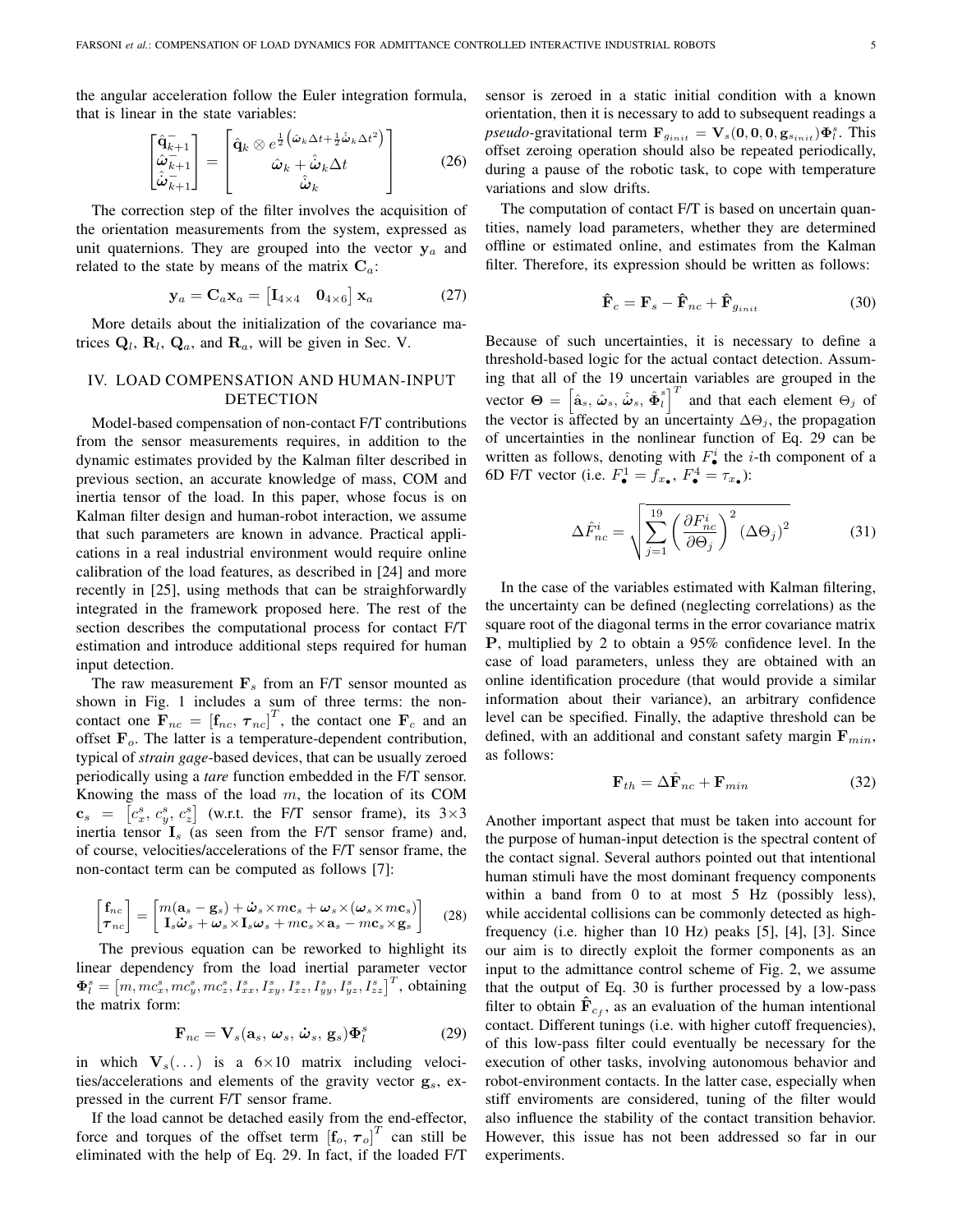Finally, the threshold-based evaluation of the filtered contact estimation for human-input detection can be written, for each component of the F/T vector, as follows:

$$
\hat{F}_{c_h}^i = \begin{cases}\n\hat{F}_{c_f}^i - F_{th}^i & \text{if } \hat{F}_{c_f}^i > F_{th}^i \\
\hat{F}_{c_f}^i + F_{th}^i & \text{if } \hat{F}_{c_f}^i < -F_{th}^i \\
0 & \text{otherwise}\n\end{cases}
$$
\n(33)

## V. EXPERIMENTAL RESULTS

The proposed control scheme has been implemented using the Orocos [26] real-time framework and tested on a KUKA LWR 4+ (workspace radius 800 mm, rated payload 7 kg), equipped with a 6-DOF F/T ATI Mini45 IP65 (measuring range  $\pm$  145 N on X-Y,  $\pm$  290 N on Z,  $\pm$  5 Nm on all axes, resolution  $1/16$  N -  $1/752$  Nm). It is important to remark that even if the KUKA controller directly supports compliant control modes (i.e. Cartesian or joint impedance), in this context only direct/inverse kinematics and joint space (noncompliant) position control functionalities have been used, in order to emulate the features of a common industrial robot with stiff low-level control.

#### *A. Kalman filter evaluation*

The first tests were made to evaluate the computational efficiency and the reliable convergence of the quaternionbased Kalman filter. The latter is crucial to preserve a stable interaction behavior of the proposed admittance controlled robotic system. The full implementation of the linear and angular estimation, using the Eigen library [27], requires a mean execution time of 408  $\mu$ s on a PC with an Intel $\Re$  Core<sup>TM</sup> i5-2300 CPU @2.80GHz×4, 8Gb RAM and Ubuntu 14.04 OS. Moreover, the EKF did not show any convergence issue with sampling times of up to 100 ms, even though the quality of the estimate is acceptable for our load compensation purposes only with sampling times up to 10 ms. During the reported experiments, the Kalman filter rate was fixed to 500 Hz (the same sampling frequency was used for F/T measurements and admittance control). Moreover, after proper tuning to achieve a good tradeoff between dynamic response and output smoothness, the covariance matrices of process noise were set to  $Q_l = \text{diag}(0, 0, 0, 10^{-6}, 10^{-6}, 10^{-6}, 10^{-2}, 10^{-2}, 10^{-2})$  and  $\mathbf{Q}_a = \text{diag}(0, 0, 0, 0, 10^{-6}, 10^{-6}, 10^{-6}, 10^{-2}, 10^{-2}, 10^{-2})$ , while those of measurement noise to  $\mathbf{R}_l = 10^{-10} \mathbf{I}_{3 \times 3}$  and  $\mathbf{R}_a =$  $10^{-10}I_{4\times4}$ . This choice follows the rule of thumb described in Sec. III-C.

As shown in Fig. 3 and Fig. 4 the Kalman filter is a mandatory alternative to numerical differentiation (at the same sampling rate), here calculated using the first order derivative operator for homogeneous transformation matrices, called diff() in the Orocos Kinematics Dynamics Library (KDL) [28], and subsequent differentiation of the  $diff()$  result to obtain angular accelerations. The latter, in particular, are too noisy to be useful and processing them with an additional filter (in these experiments, a low-pass FIR filter with 20 Hz cutoff frequency, designed using the Parks-McClellan algorithm, that guarantees equiripple magnitude and linear phase response) is not a viable alternative, because it introduces an undesirable (i.e. in terms of real-time compensation of load dynamics) phase lag, negligible in a properly tuned Kalman filter.



Fig. 3. Comparison between Kalman filter and diff(): angular velocities (all axes)



Fig. 4. Comparison among Kalman filter, pure differentiation and differentiation plus a Parks-McClellan FIR filter: angular acceleration (X axis)

Several authors describe the use of inertial sensors (i.e. accelerometers for linear accelerations and gyroscopes for angular velocities) to extract information about higher order dynamic variables of a robot [24], [8]. Therefore, we compared the outputs of the proposed Kalman filter with those measured from an Inertial Measurement Unit (IMU), namely a 9DOF Razor by SparkFun Electronics (measuring range  $\pm$  16 g, 13-bit resolution, on accelerations and  $\pm$  2000 deg/s, 16-bit resolution, on angular rates), mounted on the end-effector of the KUKA robot. Since the range and resolution of these accelerometers do not allow a fair comparison, only angular rates will be considered in the following. The used IMU embeds digital low-pass filters with configurable cutoff frequency, set to 200 Hz for gyroscopes. As shown by Fig. 5 the latter sensors provide accurate values, though the Kalman filter output is still smoother, but then angular accelerations should be estimated using again numerical differentiation and amplifying noise.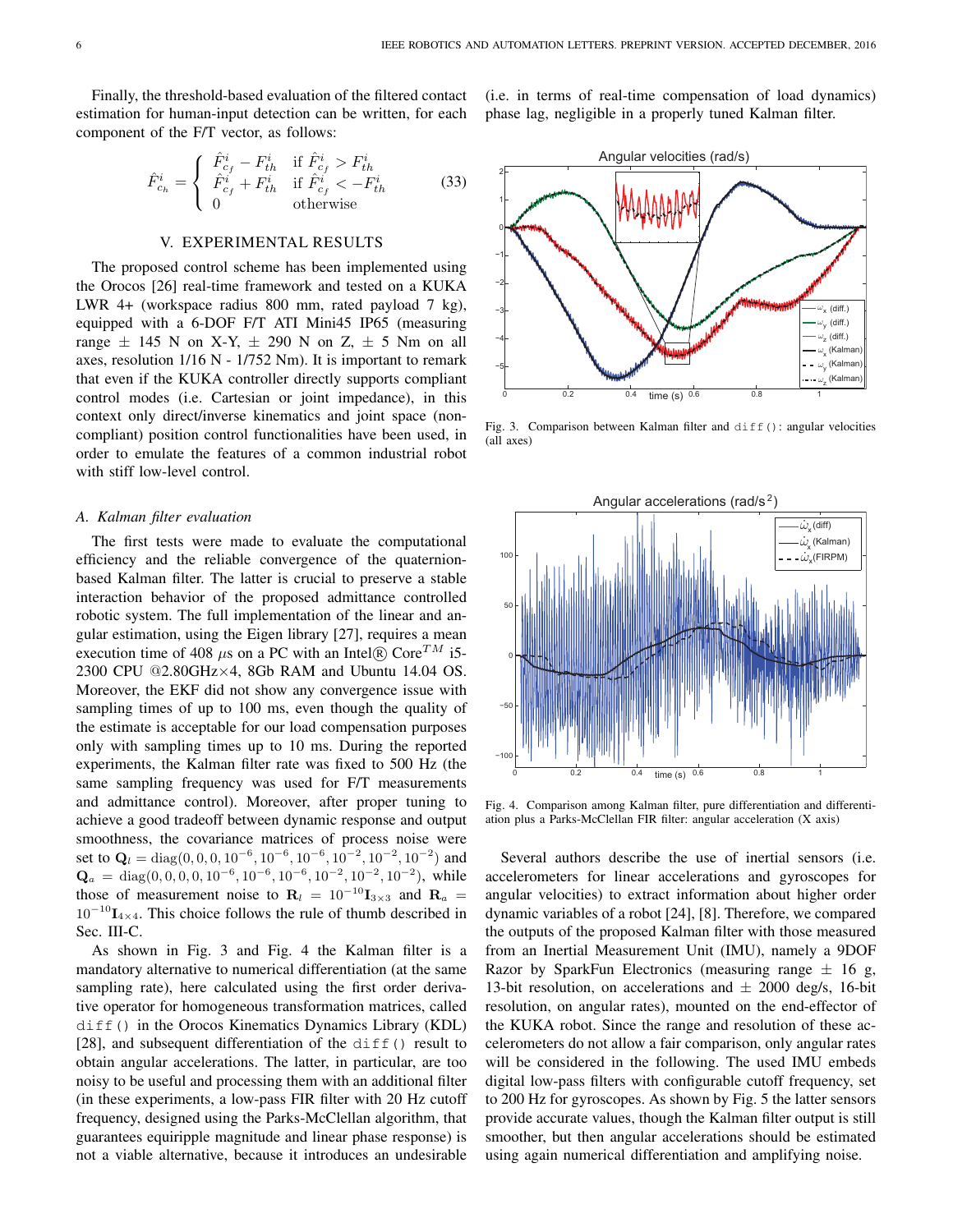

Fig. 5. Comparison between Kalman filter and IMU: angular velocities

# *B. Effects of load dynamics in absence of contacts*

With regard to the estimation of contact forces, we first tested the computational process of Sec. IV without lowpass filters and thresholds, mounting as load an aluminium cylinder (1.042 kg mass, 3.6 cm height, 11.5 cm diameter) and forcing point-to-point free motions (i.e. without contacts with environment or humans) with direct joint space commands. Fig. 6 shows measured forces and estimated contact forces during a motion in which the linear velocity of the load reached 1 m/s (four times faster than the limit prescribed by ISO 10216 during a cooperation with a human), with a maximum linear acceleration of  $3 \text{ m/s}^2$ . As can be seen, estimated contacts are close to zero, so that the non-contact effect is correctly eliminated even during such a fast motion and its acceleration/deceleration phases. In these transients, residual oscillations are visible in the contact estimation, but were not observed in the outputs of the Kalman filter. An explanation of this effect could be related to the structural flexibilities in the robot and especially in the mounting adapters for F/T sensor and load. Since such effects would instead be captured by an IMU mounted near the load, the proposed Kalman filter could be extended to embed fusion of measurements from these sensors, if higher accuracy is required.

During the same free motion tests, the adaptive threshold parameters were tuned and verified. As shown in Fig. 7, the choice of the model-based adaptation mechanism defined by Eq. 32 allows to avoid false positive contact detection, that would instead be possible with a fixed threshold. After such experiments, the modeling uncertainty was fixed to 2% of the nominal value on all load parameters and the safety margin to  $\mathbf{F}_{min} = [0.4, 0.4, 0.4, 0.1, 0.1, 0.1]^T.$ 

#### *C. Human input detection tests*

Finally, the full control scheme has been tested during a manipulation task emulating a human/robot collaboration for transportation of a large object. The task requires the human to push the object carried by the robot and force the latter to compliantly follow the F/T stimuli, as detected by the previously described threshold-based logic. In addition



Fig. 6. Comparison between measured forces and estimated contact forces during a free motion (no contacts)



Fig. 7. Estimated contact forces with adaptive thresholds (no contacts)

to the adaptive threshold parameters mentioned above, the contact force estimation has been processed by a 4-th order Butterworth low-pass filter with a 2.5 Hz cutoff frequency, a band compatible with suggestions taken from the literature [5]. The plot of Fig. 8 shows that the contact force estimate, after filtering and thresholding, provides a smooth input to the admittance controller governed by Eq. 1 during intentional human/robot interactions. Instead, when the load is hit accidentaly by a rigid object, the high-frequency peaks that are visible in the *raw* contact force estimates are eliminated by the low-pass filter and do not cause abrupt robot motions.

Since the human intent, detected by contact force estimation, is the only input of the mass-damper interaction model, its smoothness guarantees a corresponding smooth behavior of the robot, as can be observed in the accompanying video.

## VI. CONCLUSION

The paper has presented a control framework that is designed to extend pHRI applications on a broader industrial